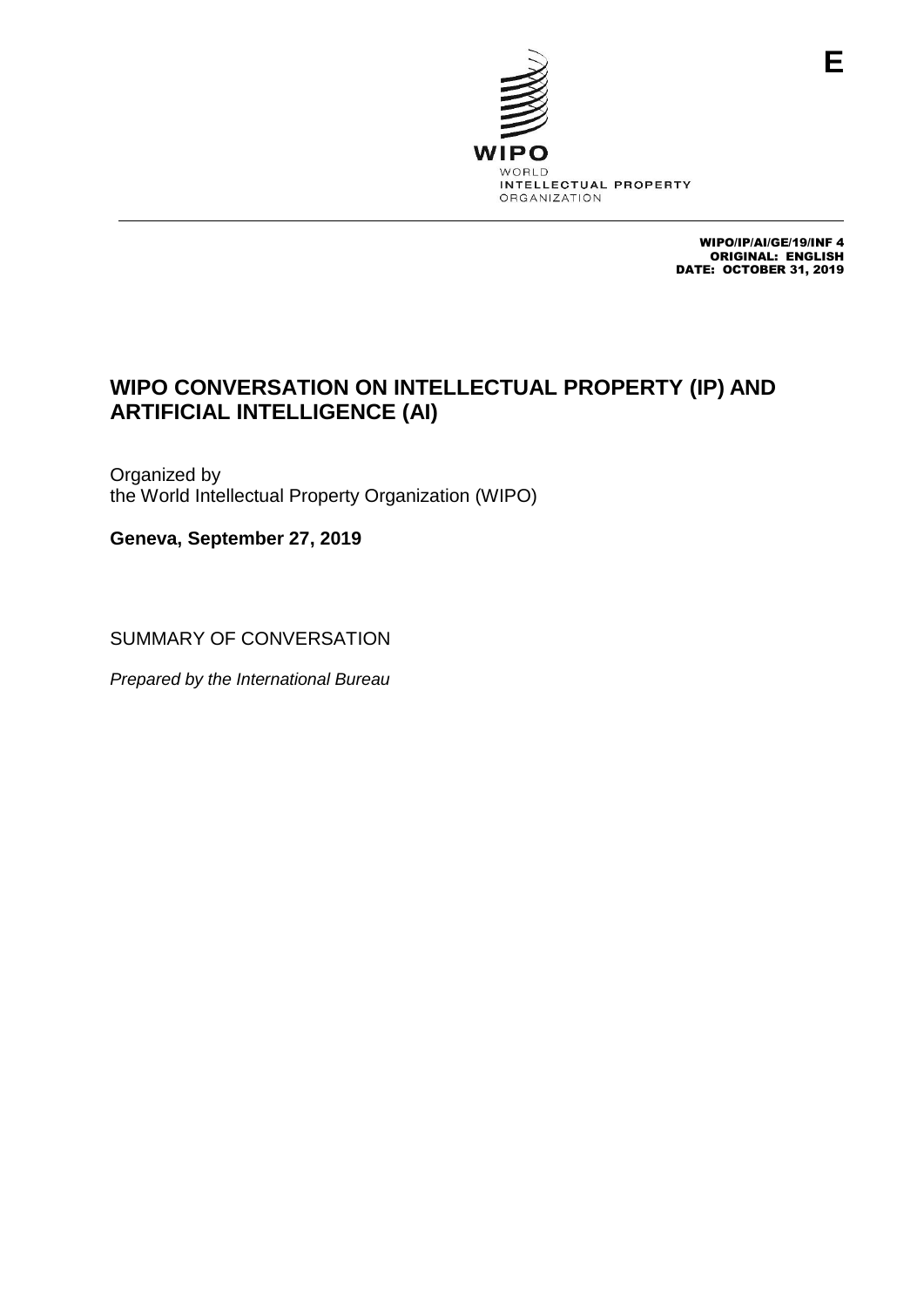## *Introduction*

1. The present document contains a brief summary of WIPO Conversation on IP and AI, which the Secretariat prepared. WIPO webcasted the meeting and the complete conversation may be found at Video on Demand site of WIPO meetings [https://www.wipo.int/webcasting/en/\)](https://www.wipo.int/webcasting/en/). A copy of presentations and the program are also available at [https://www.wipo.int/meetings/en/details.jsp?meeting\\_id=51767.](https://www.wipo.int/meetings/en/details.jsp?meeting_id=51767)

Opening Remarks made by the Director General

2. Opening the WIPO Conversation on Intellectual Property (IP) and Artificial Intelligence (AI) on September 27, the Director General remarked on the growing importance of AI and the necessary recognition of factors, such as the impact of AI on the economy and society, the technology gap, and the deeper inclusion of AI in governments' strategies, and their considerations for regulation.

3. The Director General listed seven aspects, which the Organization recognizes with respect to AI.

4. The first one is that a "relatively new" general-purpose technology (AI) is unfolding across the economy and society, and it has and will have an extraordinarily profound impact.

5. The second is that commercial applications deploying AI are increasing, matched by a rise in investment in AI on the part of major corporations.

6. As a third aspect, the Director General stressed that as the interest in AI and AI applications is growing, WIPO, being an international organization, needs to take cognizance of the "very uneven capacity" in the field of AI. "There are clear leaders and there are trailers." There needs to be awareness of a major technological gap in the world and AI risks exacerbating that gap.

7. AI is also generating widespread media and public attention, both as an object of wonder, and of deep anxiety and concern, and this needs to be acknowledged, the Director General enounced as a fourth aspect.

8. The fifth aspect regards governments' engagement. It is growing around the world, in three different directions, said the Director General. The first is the engagement of strategic thinkers within governments, as they are including AI in the establishment of industrial or postindustrial economic strategies. The second is the efforts by governments to develop policies and strategies to support AI, such as opening up government's data for commercial applications. The last one is the beginning of "regulatory" initiatives.

9. As a sixth aspect, the Director General remarked that policy questions raised by AI are broad and multidisciplinary, and one of those is property, and in particular intellectual property. Beyond the national dimension, AI questions really have an international dimension, such as the flows of data, different regulatory initiatives and the value chain, the Director General pointed out as the final aspect. Technical interoperability is going to depend on regulatory interoperability and if regulatory initiatives are going in "all sorts of directions, we are going to find ourselves in a difficult position technically," he said to conclude his list.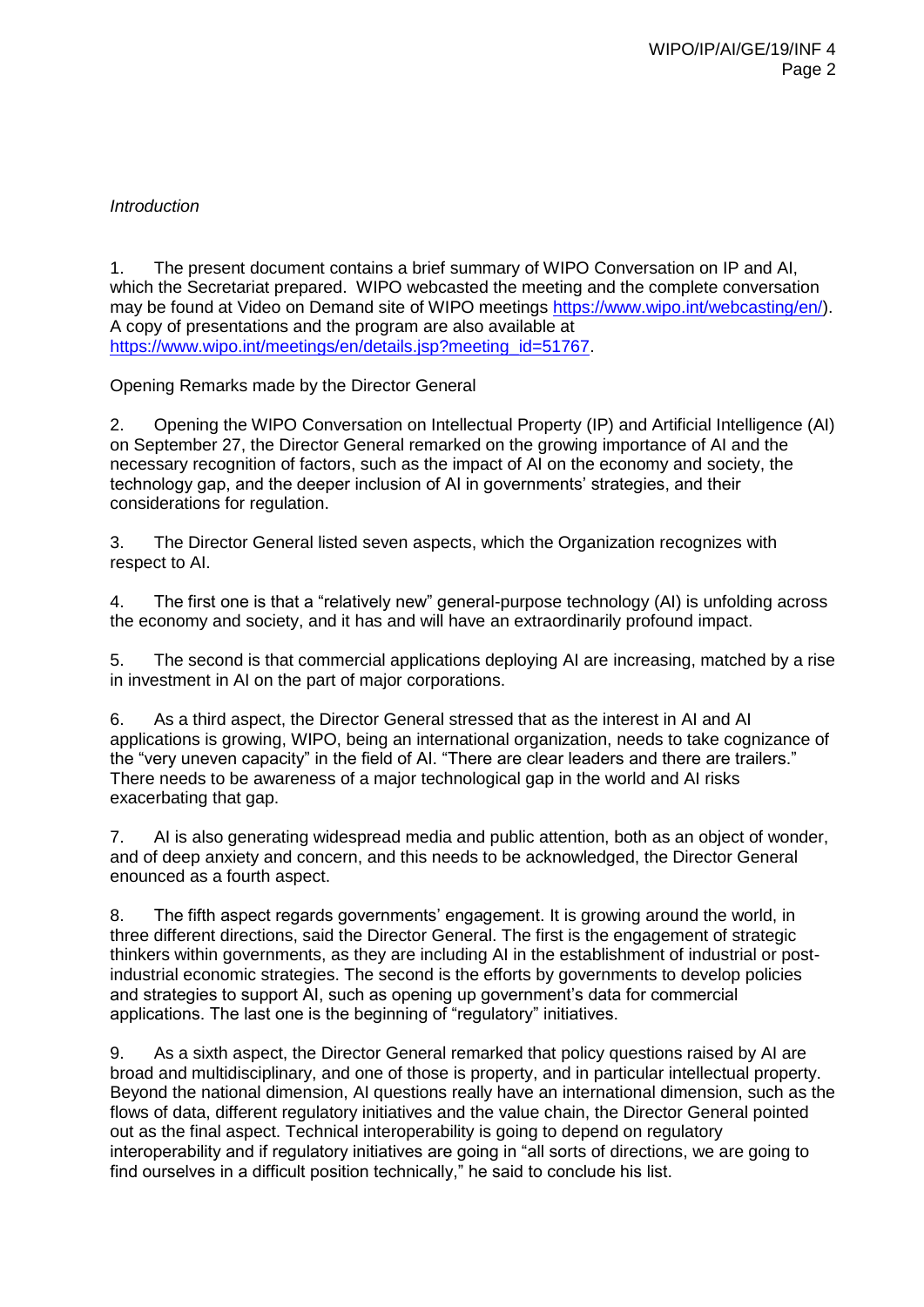10. WIPO has been trying to engage in the field of AI in different ways. The organization published a major report earlier this year landscaping scientific publications and patent applications in the field of AI since the beginning of AI in the 1950s, providing empirical data as a basis for policy discussion (WIPO Technology Trends (WITT)).

11. In addition, WIPO has been developing its own AI-assisted tools for the purpose of the administration of IP (WIPO AI Tools).

12. WIPO has also joined efforts with Member States, for example by co-organizing the conference "AI: Decoding IP" with the United Kingdom IP Office, participating in various events on AI in Dubai and Israel and planning for an event next year with the United States Copyright Office. WIPO also participated in the "AI for Good Summit" held by the International Telecommunication Union.

13. This conversation on IP and AI is hopefully a step moving toward a more determined engagement on the part of WIPO in the field of AI, responding to a growing demand on the part of WIPO member states.

#### *Panel Discussions*

14. WIPO Conversation on IP and AI convened six panels: Opening, patent, governance and development, copyright, data, and intellectual property offices (IPO) administration, and gathered 24 panelists. The following paragraphs contain highlights of the conversation at the six panels.

#### *What impact does AI have on the IP system and IP policy?*

15. The opening panel focused on the extent of AI's impact on innovation, commercial markets and industry, the potential need for change in IP concepts, and the current use and effect of AI on IP offices and IT systems.

16. All four panelists of the opening panel agreed that AI is a game changer. One of the panelists said AI has the potential to be the most disruptive technology yet, echoed by others, predicting that AI will still gain in strength, will become even more disruptive in the next two years, and sits at the core of the fourth Industrial Revolution.

17. One of the reasons why AI technology has so much potential is because it covers a very large spectrum of areas, from autonomous vehicles to personalized medicine, from cyber security, to imaging, and diagnostics.

18. However, the definition of AI itself can be challenging. AI is a discipline of computer science, whose objective is to build non-biological intelligent systems. Historically, from when AI was first coined in the 1950s, two philosophies emerged. One was grounded in symbolic logic and is based on the assumption that if a machine is given human knowledge, combined with laws of logic and some rules, it will derive new knowledge. The second one is a bottom-up, or data-driven philosophy built on the fact that an AI system can learn from data, such as in neural networks. This second approach was not very popular and did not get recognition until very recently.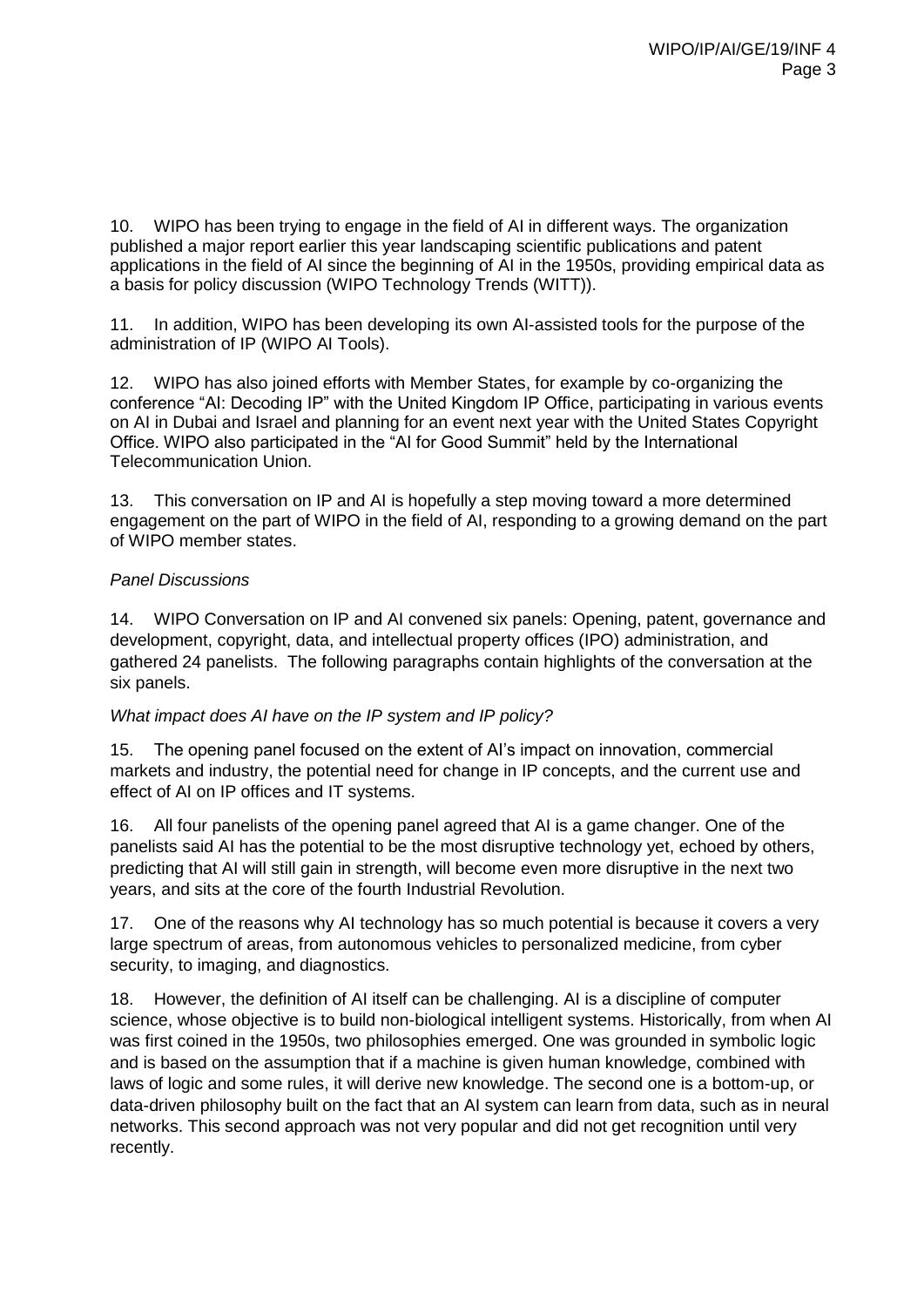19. Three phenomenon contributed to the success of the data-driven approach. The first is the availability of large-scale non-structured data, such as video, text, big data and data coming from different sources like sensors. Humans are unable to make sense of those data without the help of AI. The second reason is the availability of large-scale computing power at low cost, and the third is the development of highly complex models inspired by the original neural network, now including several hundred millions parameters, which are able to sift through vast volumes of non-structured data, and find patterns.

20. The capabilities of statistical machine learning and deep learning are revolutionizing many areas, such as computer vision, analysis of video, audio, text, and voice recognition.

21. The past 10 years have seen exponential growth in AI applications and an impressive increase in the number of papers published, patents, and venture capital investment. In Israel, for instance, over 1,000 AI start-ups open each year.

22. Beyond all the achievements and impacts of AI applications, one panelist gave a word of caution. AI has always captured the imagination and it is important to be careful about some of the claims, creating expectations that might not be met. The current impact of AI is already remarkable and there is no need to extrapolate into the realm of science fiction. A lot of the hype surrounding AI is good but the world should be realistic about the competences of the system.

23. AI is not only proving to be disruptive in most areas, and becoming omnipresent in our everyday life; it also brings into question traditional concepts of intellectual property.

24. The protection of AI inventions poses a number of challenges to the current IP system. One of the biggest issues surrounding AI innovation is its potential to reshape the nature of innovation itself. Innovators use machine-learning tools, setting a faster pace for innovation, and machine learning tools are developing innovations on their own.

25. Panelists raised some questions specifically related to the current patent system as examples of AI's impact and challenges on IP (see more on patent-related questions in the next Section)

26. The IP system has an increasing role in incentivizing innovation, and the question is how to solve the particular challenges brought by AI to the IP system. AI poses policy, legal, and examination-based questions, and policy-makers should listen to practitioners from the sector and seek to improve examination criteria. In this regard, one panelist referred to a recent request for comments on patenting AI inventions (US Federal Register, Vol.84, and No.166, filed on August 26, 2019).

27. The definition of intellectual property cannot be limited to the human intellect, according to one of the panelists. AI can use data to generate content, video, image, a piece of art, or a novel. The network will use the training to generate content that is similar to the material used for its training. One of the challenges of IP is the heavy dependency on data and the difficulty to interpret and to explain deep neural networks.

28. The same architecture, the same type of network, the same nodes and the same connections can produce different creations according to the input data. The network could generate a painting worth €200,000, a cartoon, or something else, like a novel. In that case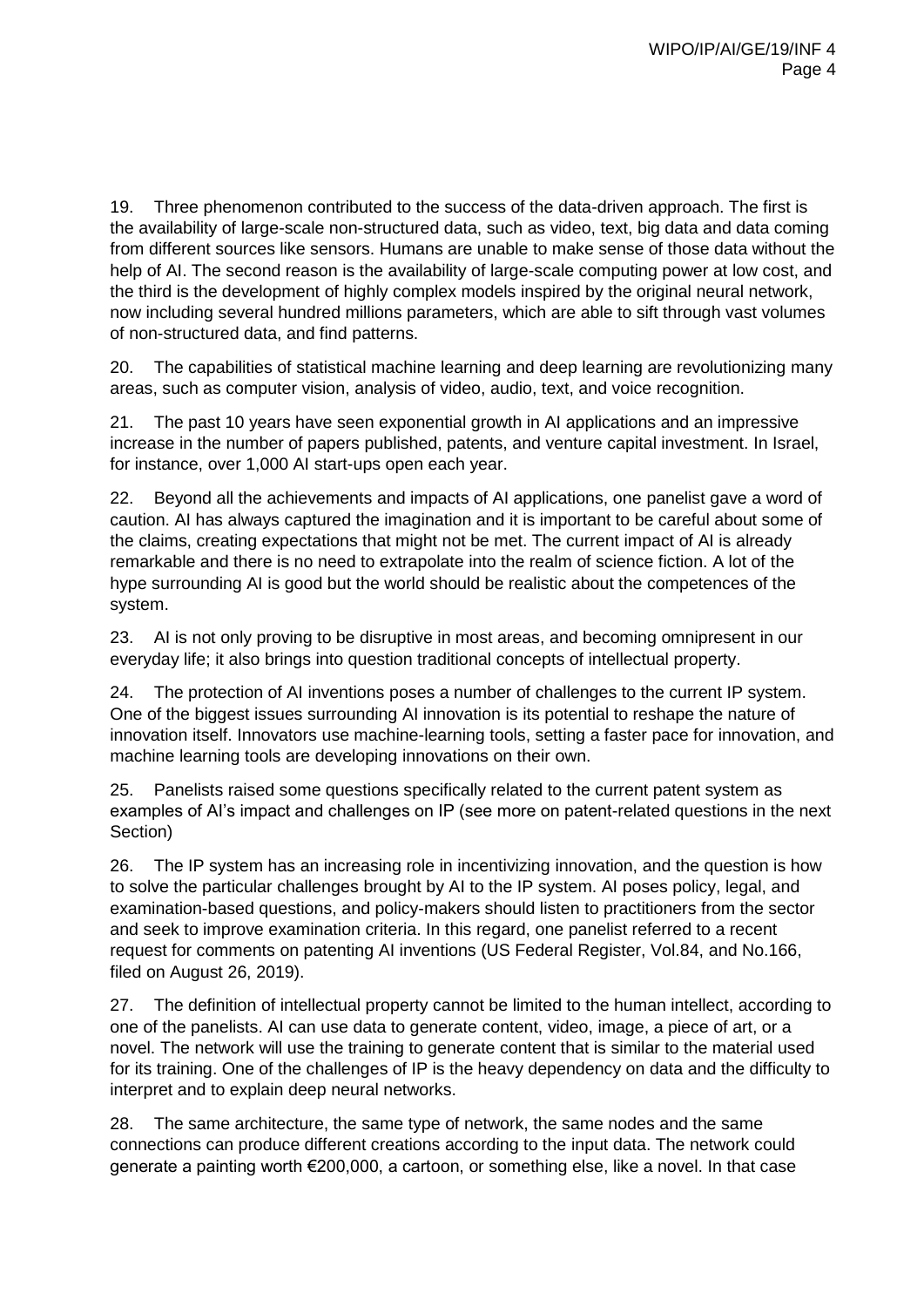where does the IP lie? An additional question is how to manage IP when there is a collaboration between a researcher and an AI tool.

29. One of the panelists also mentioned the difficulty and the cost for young start-ups active in AI innovation to enforce their IP rights against big companies, underlining the growing frustration on the part of those start-ups.

30. In addition to policy matters surrounding AI, one panelist remarked that another important issue for IP Offices is how to use AI tools to process patent applications. The other panelist echoed that observation, and shared recent developments with regard to the use of AI tools (see more in the last Section regarding IPO Administration).

*AI and patents: are the current patent law and patentability guidelines appropriate for protecting and using AI-related Inventions?*

31. Bringing together panelists from the private sector, users of the patent system, the second panel focused on whether the current patent law and patentability guidelines are appropriate for protecting and using AI-related inventions. In particular, the panelists shared their views on topics such as ownership of patents, their enforcement, challenges linked to the speed of innovation, and the global management of patents.

32. Intellectual property laws were written at a time when only human inventors were contemplated and that poses a series of questions and challenges in the context of a rapidly rising reliance on artificial intelligence systems, whether they contribute to an invention, or they actually create one.

33. As one panelist remarked, the technology is moving incredibly fast, but creating legislation takes time, and it is difficult for legislators to keep track. AI systems are also now able to invent new devices, and panelists shared the view that such new devices should be patentable, and cannot be dismissed just because there is no human inventor.

34. Earlier this year two patent applications were filed at the United States Patent and Trademark Office (USPTO), the European Patent Office (EPO), and the United Kingdom Intellectual Property Office for inventions created by an AI system (DABUS), one for a food container and the other one for a flashing light. The system was created by Dr. Stephen Thaler, an AI expert based in the US, himself listed as applicant in those applications. Those applications play the role of test case. If a machine develops an invention, who is the inventor? If a patent were to be granted to a machine, then who would own the IP? The machine, its owner, the developer of the machine, the data supplier, the people who trained the machine?

35. Different jurisdictions define inventorship differently. In the United States, for example, an inventor has to be a natural person. Some jurisdictions refer to the Paris Convention for the Protection of Industrial Property, for requiring that an inventor be human, but the Paris Convention actually only mentions the right for an inventor to be named as such in the patent. So could an AI system be given that right and be mentioned?

36. Rather than looking at what the existing laws say on the subject, it might be useful to see if they are fit for purpose now and in the future. The first principle of patent law is to encourage the disclosure of ideas, to broaden the common general knowledge base. Not being able to patent an AI invention is a step into the unknown: will that encourage innovation, collaboration, or rather discourage the publication of a large number of inventions?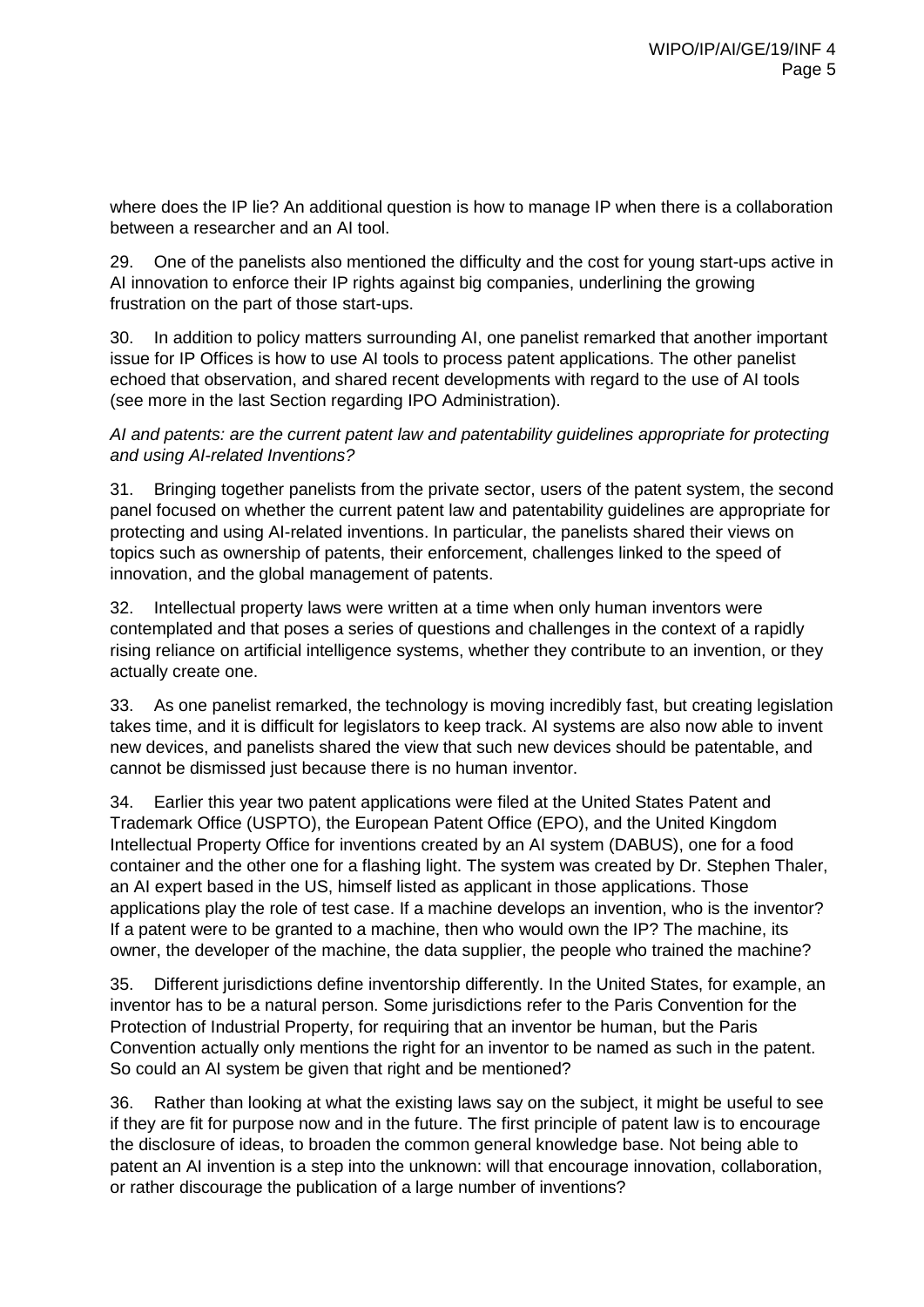37. Several solutions could be contemplated to address this issue, such as nominating the machine as an inventor, but machines have no rights, duties or responsibilities, or list as inventors the humans who trained, coded or controlled the AI systems. One panelist suggested that expanding the terms of inventor to a natural or legal person, who controls and has responsibility of the AI process that created the invention, is considered a better option.

38. In the US, it can be considered fraud not to correctly name the inventor in a patent application. Such alleged fraud would make the patent unenforceable, which might call for urgent revision of patentability criteria.

39. Examination guidelines also differ from country to country which makes is even more challenging when it comes to AI patent applications. The field is so new that there is even little coherence between patent offices and their national courts. In the US, for example, since a Supreme Court ruling (Alice v. CLS Bank – involving a business method implemented by a computer, considered as abstract ideas, not eligible for patent protection), inventive step in the area of AI patents have been problematic. Even if the USPTO has published examination guidelines, those are not new law. There is uncertainty about how the US courts will consider AI-related applications, which makes a patentability analysis in the US rather uncertain for the moment.

40. The EPO has released new guidelines on examination of AI inventions but a pending referral at the EPO Enlarged Board of Appeal on the patentability of computer generated simulation (case number T 0489/14) is threatening to move the bar in terms of patentability on computer programs in Europe, where it has been somewhat higher than in other jurisdictions. This case also has direct implications on the patentability of AI, since some might argue that AI is merely a simulation of the human brain.

41. In Japan, new examination guidelines institute machine learning as a technical field in itself, and the patentability analysis is closer to standard inventive step requirements applied to all types of inventions. This approach is in line with the International Association for the Protection of Intellectual Property's (AIPPI) position that computer programs should be patentable, so long that they meet the traditional criteria of novelty, inventive step, and industrial applicability.

42. The validity of a patent is assessed against a set of criteria, one of which is to evaluate inventive step in the light of the knowledge of one of ordinary skill in the art. If the machine is an inventor, who is the one with ordinary skill in the art?

43. Another issue is disclosure requirements. Many times AI innovations are the result of black box operations by the machine, which makes it impossible to disclose the innovations in sufficient levels of details to satisfy existing laws. Patents, copyright and trademarks may not be enough to protect an AI-related invention, so companies are tempted to jealously guard training data used for machine learning. The reversion to secrecy runs against one of the principles of the IP system, where public disclosure is a condition for limited protection. The world might need other forms of protection that do not currently exist.

44. In response to a question from one of the participants concerning measures to address the issue of insufficient disclosure and in a reference to the past response to the need for disclosure of microorganism by introducing the Budapest Treaty, one panelist indicated that the disclosure requirement in patenting may be part of a bigger issue of the accountability of AI-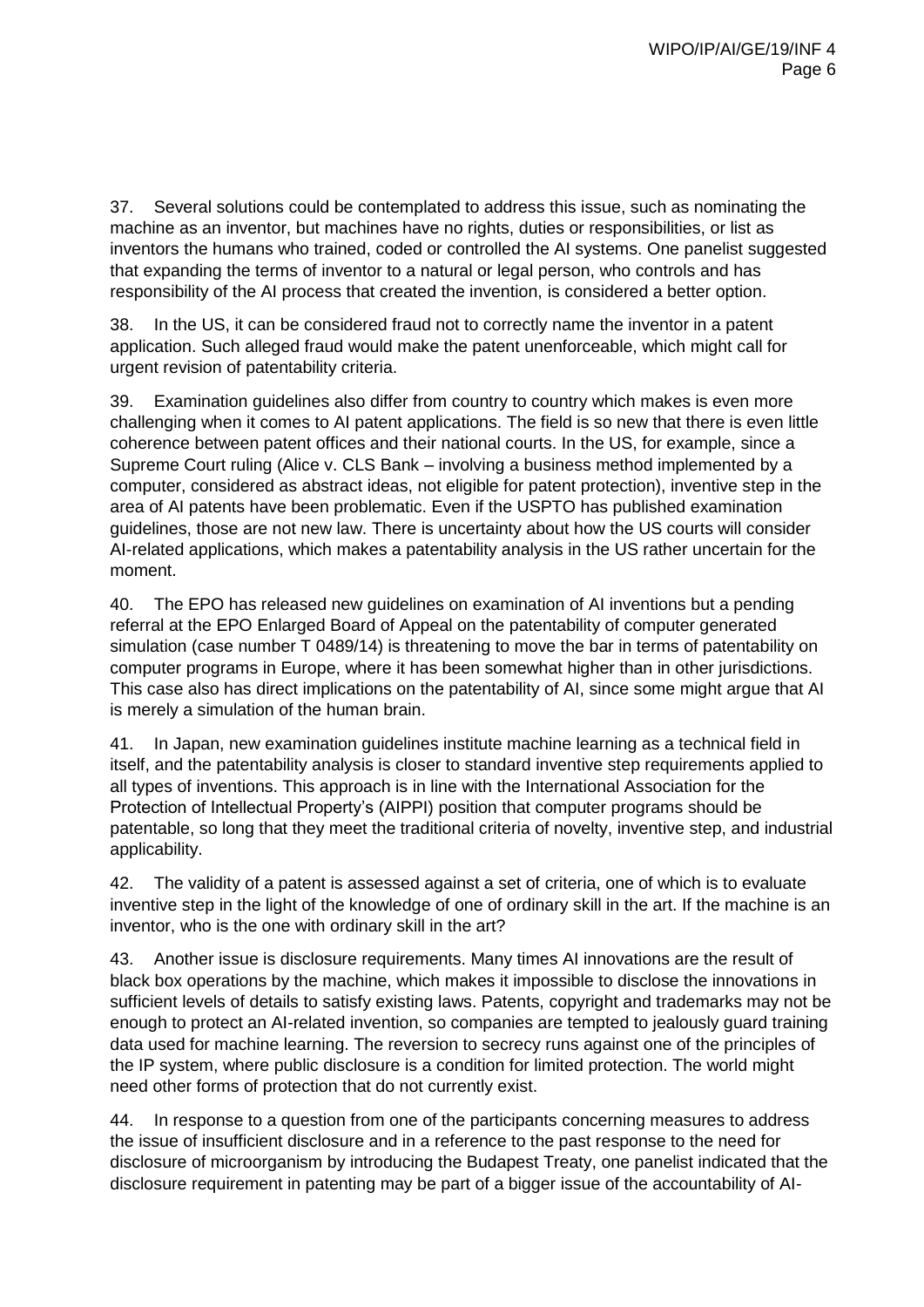enabled machines and their operators, and referred to a recent initiative called "explainable AI" (more on the accountability, see the next Section).

45. All panelists agreed that international convergence and more coordination among regions would be useful, and should ultimately lead to greater legal certainty.

46. Questions around infringement have no more answers than those about ownership of patents. If an AI, system infringes a patent, who is then liable? Is it the people who trained the AI system? Would everybody be involved, including the owner of the system and the people whose data was used to train the system?

47. On the other side of the coin, there is no experience of someone or a system infringing on a patent awarded to an AI system, however, the detectability of infringement in computer systems can be hard to prove and the help of AI might be required to find potential infringement in the future.

48. Ethical issues were also mentioned by panelists, in particular the issue of data privacy, and the necessity for AI to serve social goods (more on ethics in the next Section). One panelist observed that in the future AI systems would communicate with each other by data, and underlined that if AI is sometimes considered as a super power, it is matched by enhanced responsibilities for companies. AI should remain controlled by humans, to benefit society, respect safety, data privacy, and ultimately protect world peace and development. There cannot be discrimination against a technology, which will be able in the future to create inventions by itself, but it must remain controlled by human beings and legal persons.

#### *Socio-economic and ethical impacts of AI on the IP system: public policy interpretations*

49. Artificial Intelligence systems praised for their capacity to provide solutions to human issues also have the potential to widen the technological gaps existing between countries. Beyond worries about data privacy, transparency of algorithms, concerns are also rising about possible biases in AI systems. Panelists presented their view about policy considerations in the regulation of AI.

50. The development of AI-assisted systems, and in particular decision-making systems, is raising ethical issues and a number of initiatives and research are seeking to provide ethical guidelines to the development of AI systems.

51. For example, one of the panelists developed a framework, called FATEN, listing essential ethical dimensions of any AI-enabled system. In this framework, the F stands for fairness and non-discrimination. AI-enabled data-driven algorithmic decisions-making systems can be discriminatory if the data used to train the systems are biased, or if some of the algorithms are misused.

52. The A stands for three different principles: human autonomy, accountability, and human augmentation. When algorithms can understand our tastes, our needs, our activities but also our weaknesses, they can use that to subliminally direct our actions and decisions. So human autonomy should be preserved. Accountability relates to the inventor of a new creation that has been algorithmically created, and the consequences for the use of those algorithms. Finally, most experts' opinions and most national strategies published to date call for the augmentation of human abilities, not for the replacement of human abilities.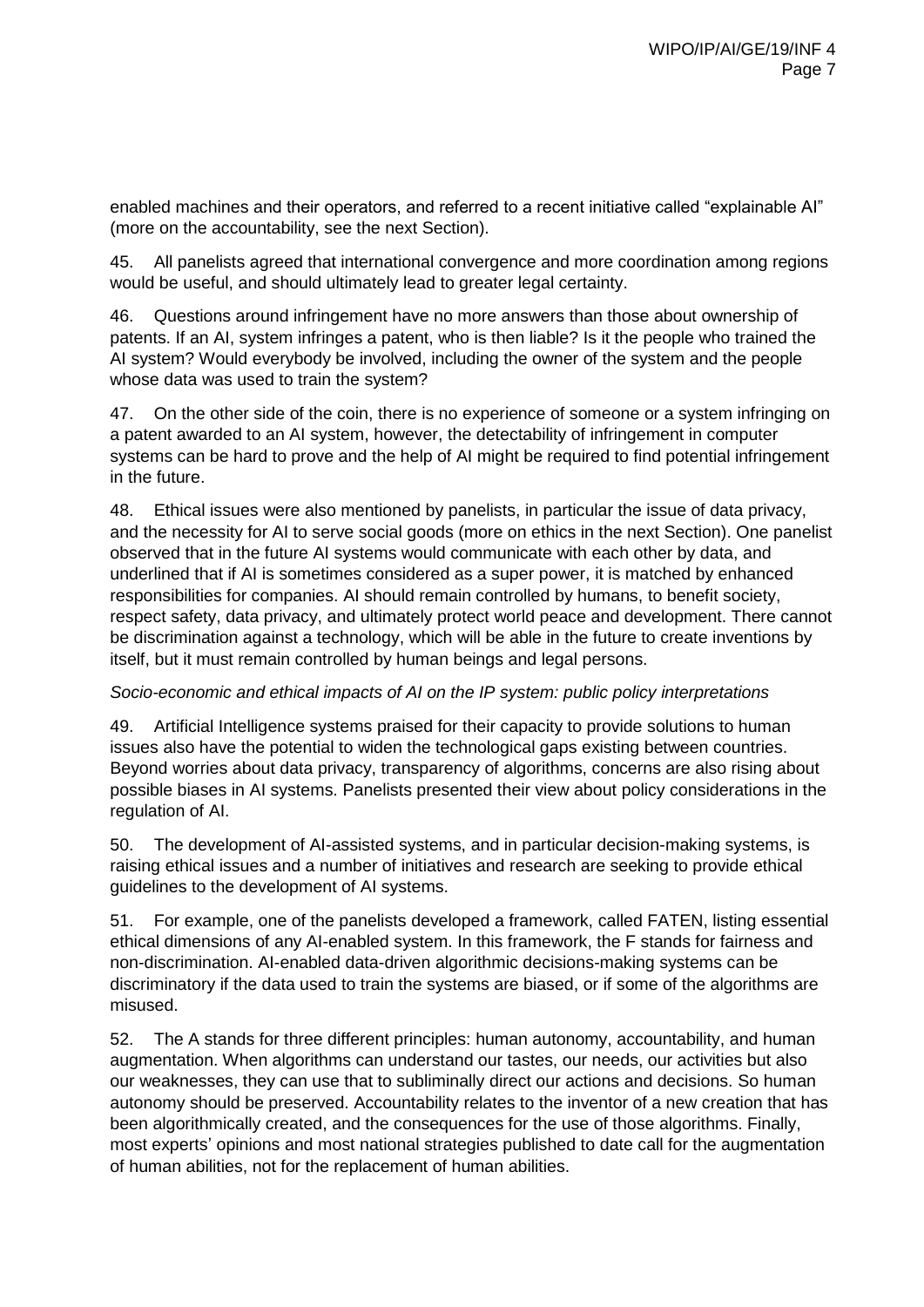53. The T stands both for trust and for transparency. Trust is needed in the institutions, in the systems, and in other humans. This trust needs competence, reliability, honesty and transparency. Multiple factors might provide for a lack of transparency. One of them is illiterate opacity, which means something might not be transparent because if its functioning is disclosed to a non-expert individual, this person will not be able to understand the explanation. Another reason is intrinsic opacity, in which the model is so complex that even experts cannot explain it because they do not understand it themselves. In many cases intrinsic opacity is unacceptable because one should be able to demonstrate that no variables were used that might break the law.

54. The E has a triple meaning: beneficence, education and equality. Beneficence relates to the need to maximize the societal beneficial impact from the development of AI. This includes more diversity in terms of algorithmic, gender, and geographical diversity.

55. N stands for non-maleficent and includes four dimensions: reliability, security, robustness, and privacy. Personal data are not the only ones, which can provide personal attributes; nonpersonal data can disclose a person's sexual or political orientation, a mental condition, or the state of their marriage.

56. Other socio-economic issues include sustainability. It is estimated that 20 percent of the world's energy consumption is due to technology and largely AI. The promises of AI should not translate into a threat to the planet, as pointed out by a panelist. Vigilance is also required on the veracity of content generated by AI, and on the global education challenge. Most children and young people are being educated based on the second industrial revolution while we are now in the fourth one. Education should also address the needs of professionals who will have to work together with AI systems, of politicians, citizens, and decision-makers.

57. The technological gap will widen, as developed countries are AI leaders and are likely to increase that lead in the adoption and deployment of AI one panelist mentioned. It is estimated that by 2030, 20 to 25 percent of the net economic benefit of developed countries will be coming from AI systems, compared to five to 15 percent for developing countries. Developed countries not only have strong technological foundations for AI but also strong incentives to invest in that area. They also have better digital infrastructure, better internet penetration, broadband speed and affordability, adequate human capital able to absorb new knowledge, a more flexible labor market structure, and are more innovative.

58. Internet penetration in Africa is about 32 percent, compared to the 90 percent and above in developed countries.

59. Beyond the development of AI-based solution, the issue of job creation is critical in Africa. Policy makers are facing a dilemma trying to balance automation and job creation. Confronted with an expanding young population, the continent needs to create employment opportunities.

60. However, robust policies could address that issue, in particular the move to embrace the digital economy. Some 62 percent of employment opportunities in Africa are found in the informal sector, and it is predicted that this sector as it moves toward digitalization will hasten its formalization through the creation of new platforms and new jobs. It is also believed that the agricultural sector in Africa will benefit from automation, increasing productivity and providing new services, thus creating additional job opportunities.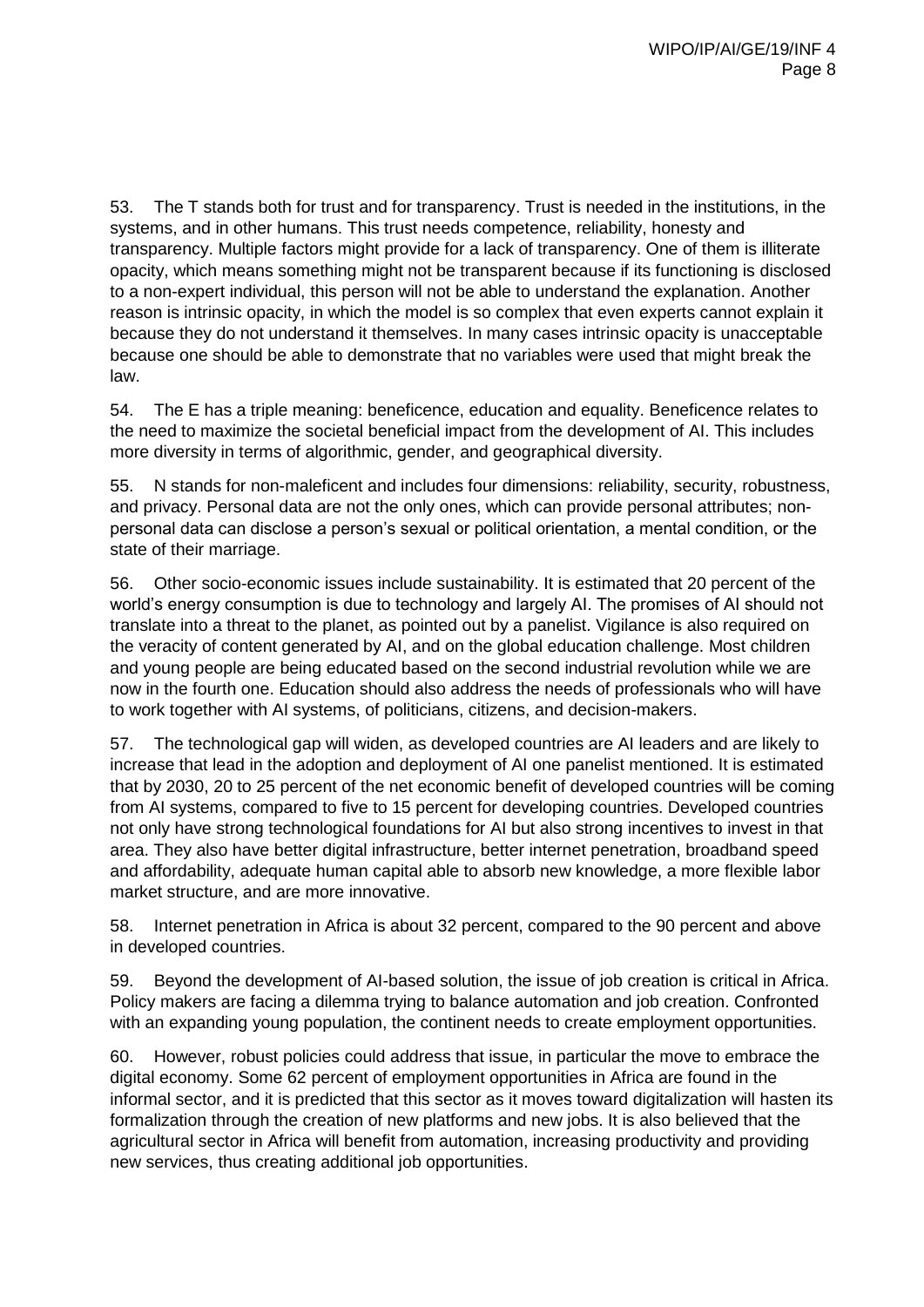61. On accountability, panelists agreed on the importance to define who would be accountable for a decision based on resources developed by AI. For example, as one panelist explained, intentional or unintentional biases in the development and structuring of an algorithm, such as face recognition could result in racist bias in a regulation. Who would then be accountable for this bias, the regulator, policy-makers, the developer, the algorithm, or the machine itself?

62. Developing countries do not have the capacity to develop their own AI technology for decision-making processes and are at the mercy of algorithms derived from a limited scope of original parameters, or a multiplicity of algorithms. Consequences for faulty algorithms in decision-making processes could be detrimental for individuals when they might become the recipients of inaccurate decisions or treated unfairly, detrimental to the group, when algorithms produce different results according to different groups, like demographic groups, and detrimental to society if the result of the algorithmic processes cannot be relied on to be accurate.

63. Artificial intelligence has been developed early on by Singapore as a way to find solutions to the country's aging population and the diminishing work force.

64. However, the country has chosen trust-building dialogue and consultations over regulations, estimating that premature legislative steps might stifle innovation. Another panelist found that rules should evolve as well as the IP framework, and it might be an opportunity to look for new IP protection rules for AI.

65. A proposed model of AI governance framework was announced earlier this year in Singapore, with a set of consistent definitions and principles relating to the responsible use of AI to provide greater certainty to industry players and to promote the adoption of AI and trust.

66. The framework, based on two high-level guiding principles, asks that the algorithm decision-making process is explainable in non-technical terms, transparent and fair. Designers and operators are also accountable for their systems and algorithms, and should make sure those systems operate in a transparent and fair manner.

67. The panelist mentioned Huawei's recent release of a white paper on shared responsibility model for AI security and privacy (Thinking Ahead About AI Security and Privacy Protection), which calls on governments, standard organizations, users and industry to reach a consensus and work together to develop a new code of conducts. Google has also called for governments to work with civil society and stakeholders on AI governance, while Microsoft issued six ethical principles.

# *Will AI change human creativity and its protection as copyright and related rights?*

68. AI is evolving fast, and AI systems are producing content that could pass for human creation. Copyright laws are different across the world in the way they protect authors. For many countries copyright can only apply to a human author, for others with a more flexible approach, the leap to awarding authorship to an AI system seems feasible. Panelists explained their view on the conditions of such protection, but also what AI-produced content means for human creators, and how to deal with data.

69. The position taken by Indian courts has been that creativity must be respected wherever it comes from, and India's courts have opted for a modicum of creativity test. Holy Scriptures,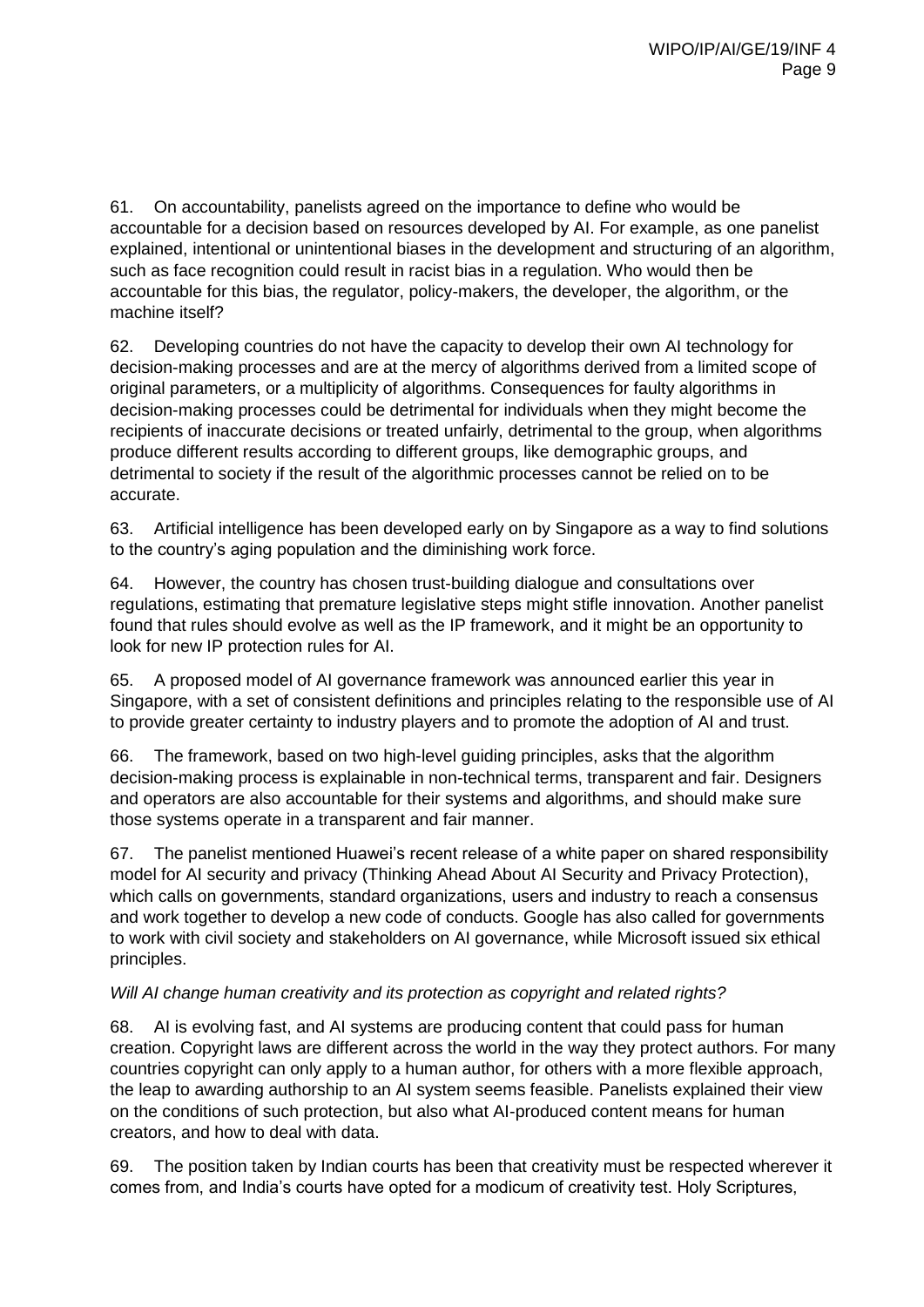rivers and even animals have been considered by courts as legal entities for owning property. In a number of areas, Indian courts have interpreted cases in a broad manner as to include new concepts on the internet, such as phishing, spamming, Meta tagging, hyperlinking, and the protection of domain names. Those courts have used old thoughts and stretched them to meet the circumstances and needs of today.

70. In the case of machine learning programs, first datasets are acquired, then the AI system is trained with them, and a model is subsequently built. In a second phase, an input is given to the model, which produces an output in the form of a solution.

71. Several questions arise around the data (more on data in the next Section). One of them is to know if the acquired data are protected, as Indian law consider raw data and structured databases in a different way. Other questions relate to whether the data were in the public domain, or if the data represent only some normal facts, or something beyond normal facts. Another factor for court consideration is whether the data found in the model output are in recognizable format, and if the technology used was supervised machine learning, or unsupervised machine learning.

72. If the court finds that somebody has provided the creative input, and another person has taken advantage of that, it would be considered as an infringement, and the database would be protected under copyright law.

73. On authorship, the deeming provisions in the Indian copyright law provide that the author is the person who took the initiative and was responsible for the work, so people who take the initiative and are responsible for machine learning program could be considered the authors.

74. Three broad different approaches to authorship for AI creations can be found in jurisdictions across the world. The majority of countries, including continental Europe, Australia, and the United States require human creativity in their copyright law. Others, such as the United Kingdom, Ireland, South Africa, New Zealand, and India, adopted the wording of the UK Copyright Designs and Patents Act (CDPA), and award authorship to the person who arranged for the created work. It was originally based on the concept of "skill and labor" or "sweat of the brow." Separately, Japan seems to be exploring a system, which would reward the investment put into the creation of a work.

75. According to a panelist, the CDPA language is best suited to answer questions of authorship for an AI-produced work. This because of article 9(3) of the CDPA which states that "In the case of a literary, dramatic, musical or artistic work which is computer-generated, the author shall be taken to be the person by whom the arrangements necessary for the creation of the work are undertaken." That definition leaves originality out of the question.

76. However, protecting an AI-produced work seems to meet inescapable obstacles in many jurisdictions, as explained by another panelist. The first one is whether the AI-produced work can be considered as intellectual work in the sense of copyright, as many consider that an intellectual work is an original form created by a physical person.

77. A definition of what is intellectual work could be that it is an original form created by a physical person who was aware of the result to be achieved, which rules out AI. A reasoning based on the novel nature of the work could not be considered since novelty is not a criterion for copyright law, which bases its evaluation on originality.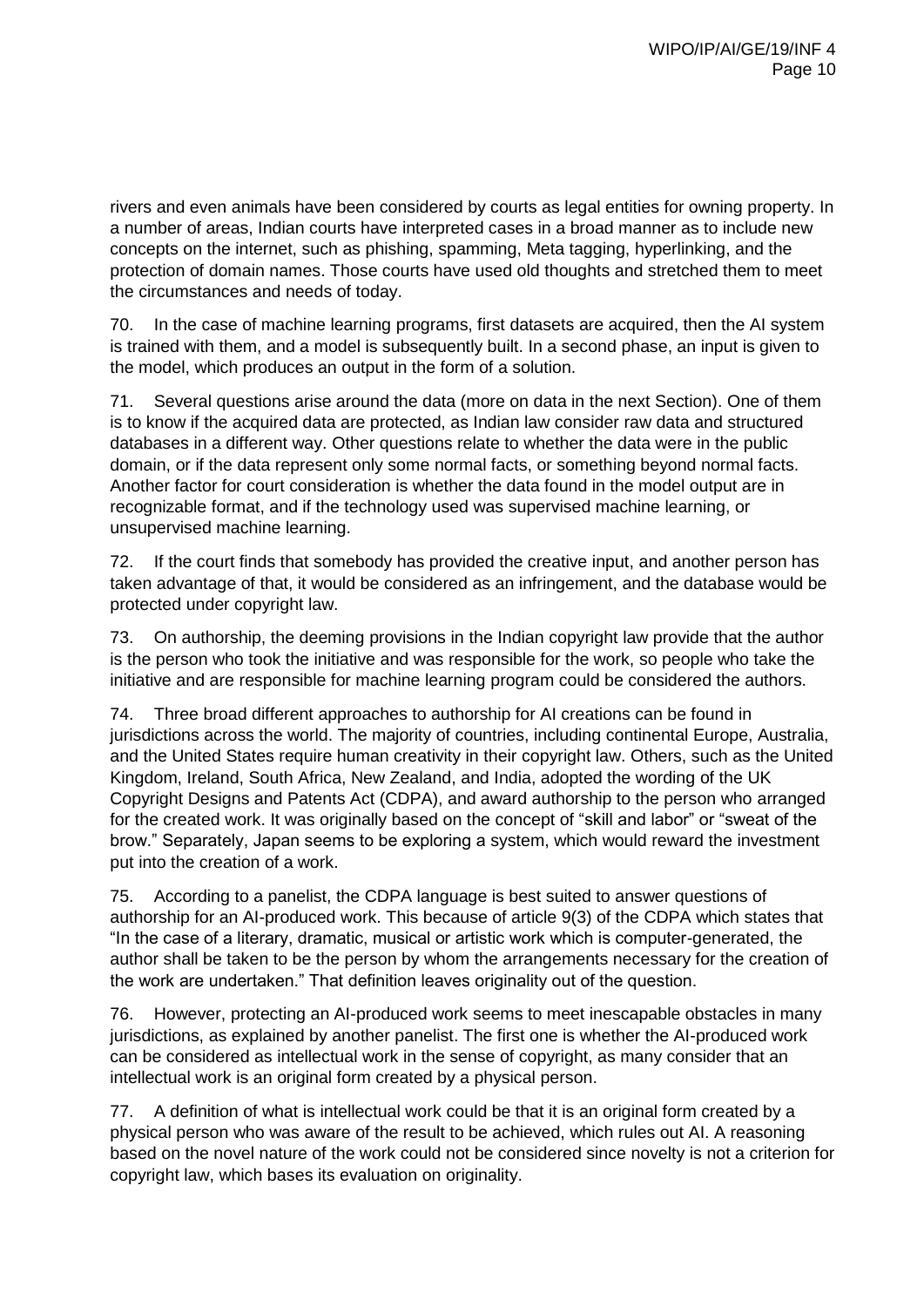78. That criterion would hardly be satisfied by an AI-system in jurisdictions, which consider that originality is the expression of the author's personality, and the result of subjective choices, none of which apply to AI.

79. In other jurisdictions, such as in the UK, where the sweat of the brow is a criterion, it would also be difficult to demonstrate the effort on the part of the AI system, when the best of the effort was made by human managing and training the system.

80. Finally, most copyright laws require the awareness of the creation. A machine does not have that conscience.

81. Since copyright conditions do not allow for granting copyright protection to an AIgenerated work, a special sui generis system could be designed. If protection were to be granted to an AI-generated work under most current copyright conditions, the link to the physical person would have to be removed or weakened, completely transforming the copyright system.

82. Legislation takes a long time, and one panelist explained, that law changes could only come about through judicial pronouncement. Courts will solve the issues on a case-by-case basis through an iterative process until the international community agrees on a treaty.

83. Panelists agreed that AI is getting very sophisticated and it is getting increasingly difficult to tell if a human has created a work, such as music or a painting, or not. A recurrent neural network dubbed "Bot Dylan", trained with over 20,000 pieces of Celtic music (engineered by scientists from Kingston and Queen Mary Universities in London) is producing "very passable" folk music.

84. The copyright status of those 20,000 pieces of music is impossible to discern, there are no authors, nobody knows who owns the music, and the project, which created that neural network, is almost a copyright-free area. The program generated codes, which are under open source license, as explained by a panelist.

85. Nevertheless, keeping work in the public domain is worrisome as it can create unfair competition with creators. When AI systems are so advanced that nobody can tell if the work is coming from a human or a machine, it is going to be in favor of the machine.

86. For researchers, copyright sometimes can contribute to algorithms biases said one of the panelist. If there is a risk that the data used to feed the AI systems are infringing copyright, researchers will try to minimize that risk. One natural way of doing this is to use data, which are in the public domain when the copyright has expired. For literary work, this means relying on data that might be representing society as it was in past centuries, leading to possible gender or racial biases.

87. Another problem arises when researchers have to demonstrate the safety or reliability of their machine learning models. If the models have to be audited and/or edited, it is useful to go back to the original database. If a copyright exception allows the researchers to process and reproduce material for the purposes of machine learning but that material has to be immediately destroyed afterwards, those records are gone.

88. A common misunderstanding is about the quantity of data needed for machine learning when in reality the quality of data is really the key so a considerable amount of efforts that goes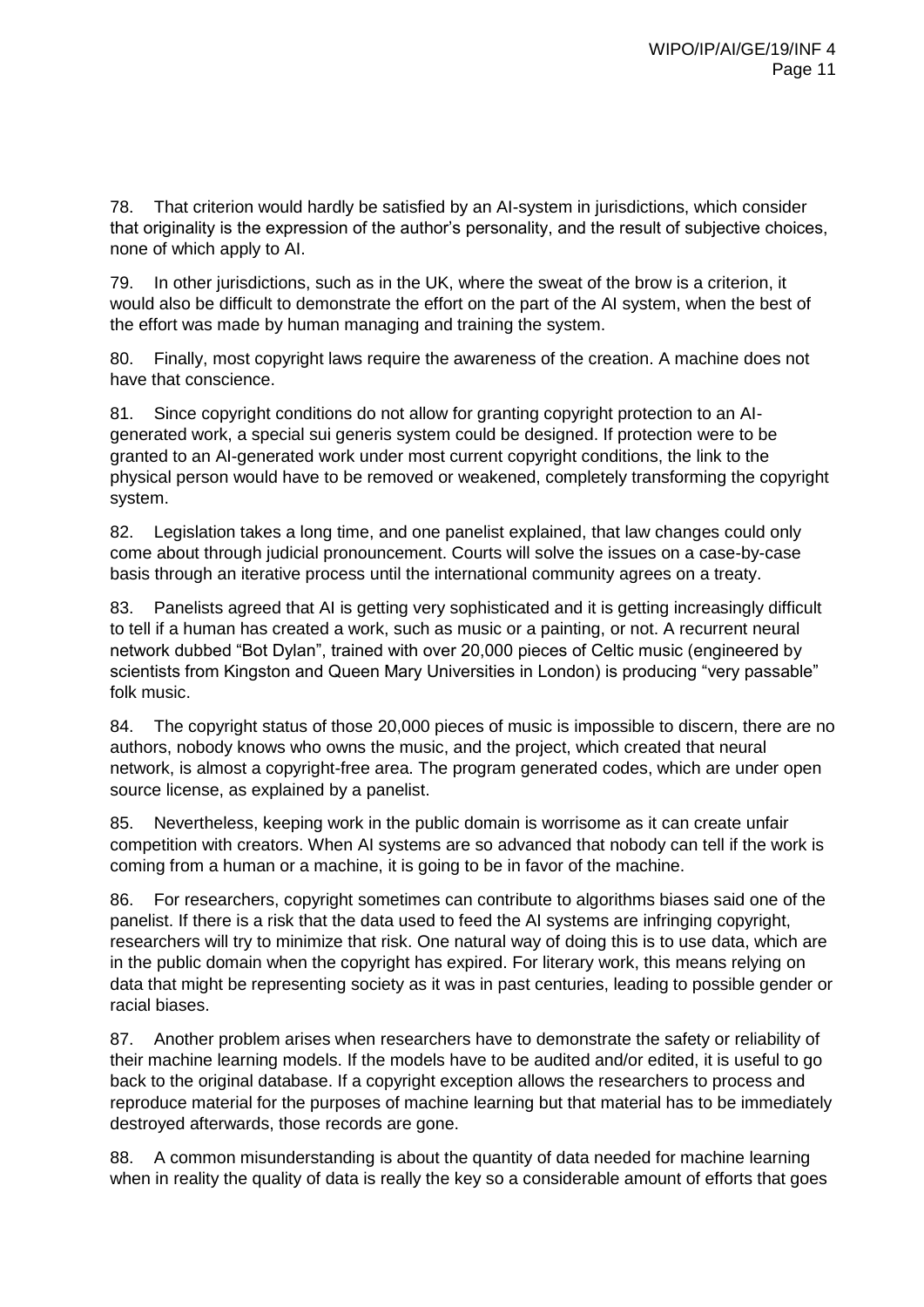into machine learning is the search for valuable datasets and reducing biases. The impossibility to go back to the original database because of copyright rules might prevent the need for continual improvement of datasets.

89. Licensing could be a way out of the dilemma, as a number of datasets have been relying on works under creative common licenses.

## *Data Policy and AI: Data Protection and Free Flow of Data for Developing and Utilizing Technologies, and its Implication on the IP System*

90. Data have been dubbed the oil of the  $21^{st}$  century since it is the necessary raw material to feed AI systems. Panelists in this session looked at the current legal framework for data sharing, and its possible improvement, and how to establish strong safeguards for privacy.

91. Panelists agreed on the need to define data in more precise terms, in particular when discussing data policies. A clear delineation of AI-related data is needed, one said, as well as guidance on how current laws do or do not apply to each category.

92. There are multiple policy aspects to the data issue, including privacy, liability, and IP. On input data, which are used for the purpose of machine learning, they may be protected by copyright, or be confidential information protected by trade secrets. However, it appears that the majority of datasets, the raw data used by machine learning, might not fall within the scope of IP rights. It is important to specify the type of data considered in policy discussions.

93. One panelist pointed out to three areas in which solutions are needed. One is improving the legal framework on data sharing, including the legal structure around copyright, which provides exceptions for text and data mining for research purposes, but also data standards, which would improve interoperability, and data use agreements. The others are the need to build modern software tools, and pursue further work on privacy preserving technologies.

94. A public-private multipronged approach to the overall data policy issue, which would focus on innovation and social benefits, was also suggested.

95. Microsoft recently released three data sharing model agreements, under creative commons license, with annotations on legal consequences of each of the provisions.

96. In Germany, intense discussions have been taking place about the protection of nonpersonal data, and whether new rights are necessary, in the context of emerging data markets. Platforms are emerging for the trading of data and competition law has a very important role to play. For the moment, the trade of data takes place in win/win situations, through contracts.

97. IP is about innovation, and positive argumentation can be made about a new IP right for the protection of data, based on the need for allocation noted one panelist. However, opinions are split 50/50 among IP laws practitioners of the AIPPI on the need for such new IP right, as a new right might cause a paradigm shift in IP protection.

98. At the European Level, the Data Protection Directive provides a good basis and the current IP legal framework can adapt since it has room for flexibility according to one panelist. They are moreover other ways to get the right balance than to tweak IP laws. For example, in the context of the European legislation on open data and the re-use of public sector information,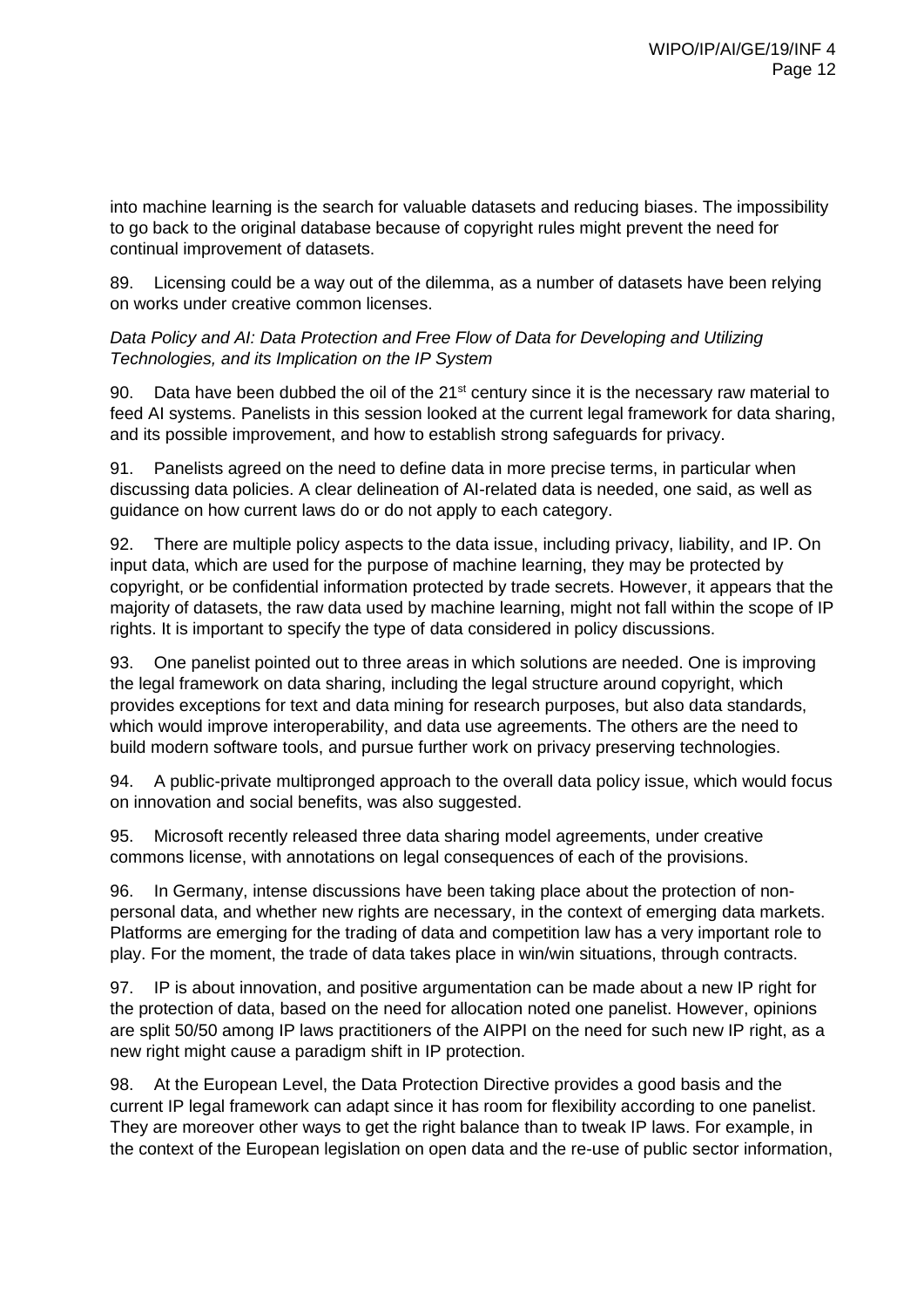some public administrations claimed that they had some IP rights on this information, but the European Union clarified that the disclosure obligation of the data prevailed over IP rights.

99. Data sharing has multiple dimensions and it is best not to rush into legislation. The market could be left to lead the way or soft law or guidelines could be issued. The compulsory sharing of data is an extreme option, but it has been used in particular circumstances, such as in the banking sector. It is best to foster voluntary sharing for the moment and when and if needed to serve the public interest, legislative solutions can be found.

100. One panelist remarked on the importance to differentiate between data and information. Information can be conceptualized in three levels: syntactical level, semantic, and pragmatic level. In the existing IP schemes, protection covers the semantic level, which concerns works, designs, and knowhow, and the pragmatic level, with inventions and trademarks. If data were to be protected as such, that would mean extending the protection to the syntactic level, where the whole of the information, unqualified, would be protected. That would provide for a very broad protection that does not exist so far.

101. The balance achieved by the IP system, providing rights, and exceptions, protecting the creators and at the same time providing benefits to society should not be tipped, according to a panelist. Although it is true that data can have value, it is also true that data is the fuel of innovation. Some insights and innovation come from data and it is important for society that researchers have access to those data to train AI programs to advance society. If the balance is tipped in the wrong direction towards a data property right, those opportunities will be lost.

102. As a mirror image to data sharing, there is an issue of access to data said one panelist. In the current situation, data are being held under the control of companies and kept in secrecy. This impedes access to data and threatens the free flow of information, and competition law, although useful, might not be sufficient because of its high threshold.

103. Another panelist remarked on the fact that a lot of data do not implicate privacy as many academics rely on public data, which do not involve privacy. There is a vast amount of research done to tackle the privacy issue and how to use data that may involve private information in way that does not compromise the privacy of the individual but allows the researcher to be able to do conduct research.

104. Confidential computing in which data are transmitted from one entity to another through encrypted communication is an example of technology which secures data transmission. Another one, launched in September by Microsoft, called differential privacy, injects white noise into the database so to create an abstraction layer for private information, preventing someone from extracting that private information but preserving the part that can be used by researchers.

105. The private sector and the academic sector ought to work with governments to present AIbased technologies achievements and ask governments to create some level of safe harbors suggested one panelist.

106. On national and regional best practices, one panelist described the strategies adopted by Japan, based on five main principles. The first one is the establishment of a comprehensive data policy. The second is the recognition that data rights are not currently strong enough to encourage sharing as the country introduced a new protected data system under its unfair competition law. The third principle is the publication of comprehensive contract guidelines to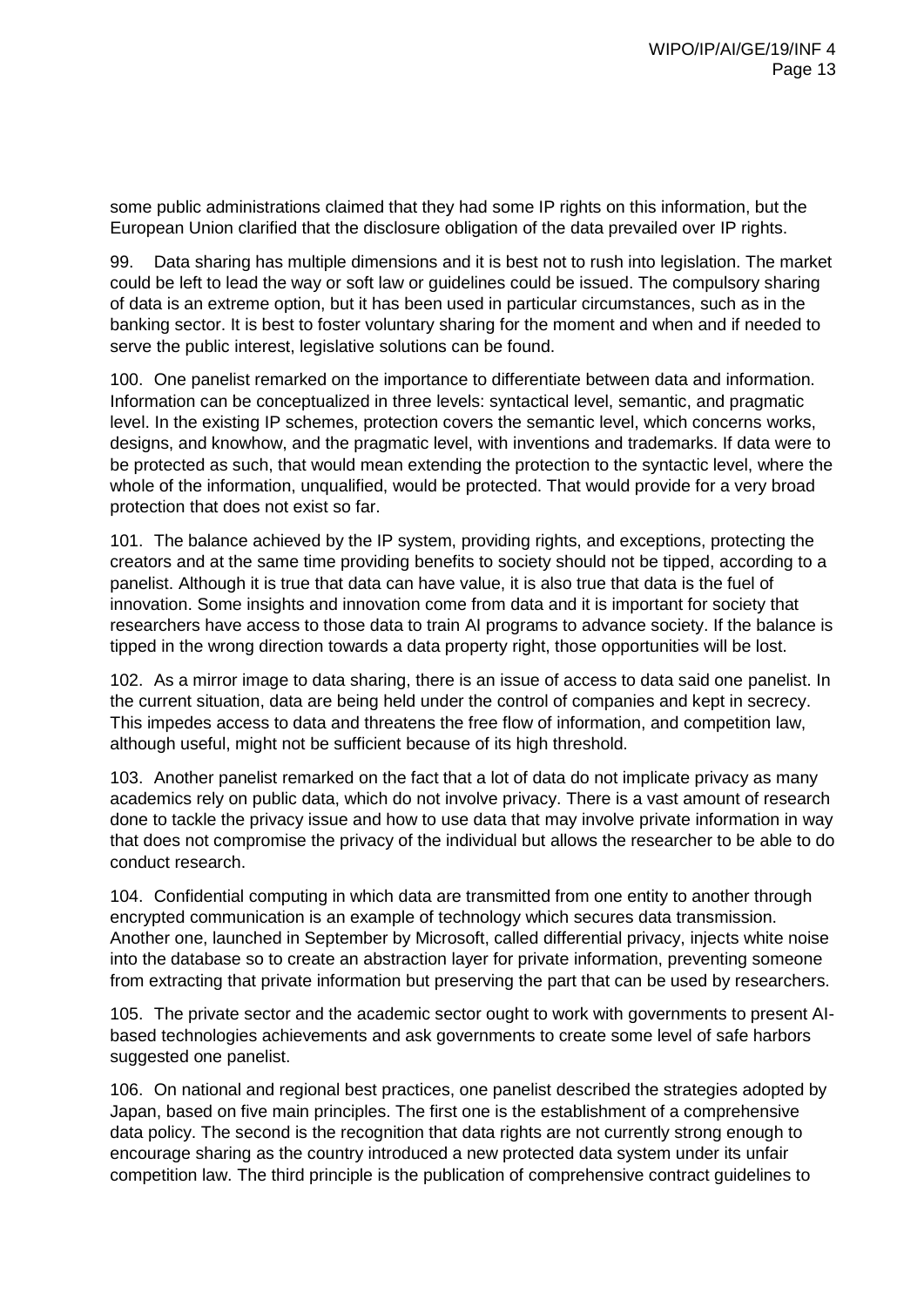help companies, and the fourth is tweaking the existing system to fit the purpose, such as setting up an anonymization system for medical data. The last one is the creation of a new article of the copyright act allowing the exploitation of certain copyrighted work for data analysis.

## *AI and IPO Administration: What is the impact of AI on examination of IP applications?*

107. AI is increasingly used within IPOs to facilitate the work of both applicants and examiners, in particular, in addressing the growing volume of applications. Speakers explained how AIassisted tools have been created and implemented, the benefits the offices have derived from those tools, and the mid- to long-term possible effects of this technological revolution on their offices and on the IP system in general.

108. A number of the activities of IPOs have the potential to benefit from AI-assisted tools, including classification of patent documents, document searches, translation of applications, prior art searches, with text and image recognition, and virtual assistants. AI has changed the state of play for offices and examiners and how to administer IP rights in the future, as IPOs become more efficient in using that technology. In China, for example, tools have been developed to help with prior art searches and categorization. Although some promising results have been achieved, it seems there is still quite a long way before users' requirements are satisfied.

109. One of the pre-requisites to conceive an efficient AI-assisted tool, panelists agreed, is the careful selection of criteria for searches and close collaboration with their information technology team. Rospatent recently created a distributive thesaurus to match their database lexical volume. The first three operations of a patent search: the query, the extension of the search query with the distributive thesaurus, and the extraction of the ranked list of results are carried out through an algorithm, the last phase of the search, which is the intelligent rearrangement of the list is using an AI-assisted tool. In a further development, the office is hoping to create a multilingual distributive thesaurus.

110. Although the AI-assisted patent prior art search tool is not providing complete results for the moment, it still alleviates the work of examiners, saving them the task of going through huge databases and giving them the opportunity to focus on the essence of the inventions. It reduces examination time and expedites the examination process.

111. The European Union Intellectual Property Office (EUIPO), which deals with trademarks and designs, uses AI-assisted tools widely, in particular, to address translation needs. They also use AI in prior art searches, letter analysis, and workload distribution. Further implementation of AI-assisted tools are part of the EUIPO's strategic plan for the next five years, including virtual assistants with multi-lingual chat-bots, further machine translation capabilities, validation of content, image recognition for design registration, and enforcement.

112. Trade Mark Assist is an AI-assisted tool, which walks applicants through the trademark application process at IP Australia, as many of those applicants do not have legal representation. The machine-learning tool executes a search and gives the applicant information on already registered trademarks, or signs they are not allowed to use, such as the Olympic rings. A twenty per cent increase in successful trademark applications was noted among applicants using Trade Mark Assist.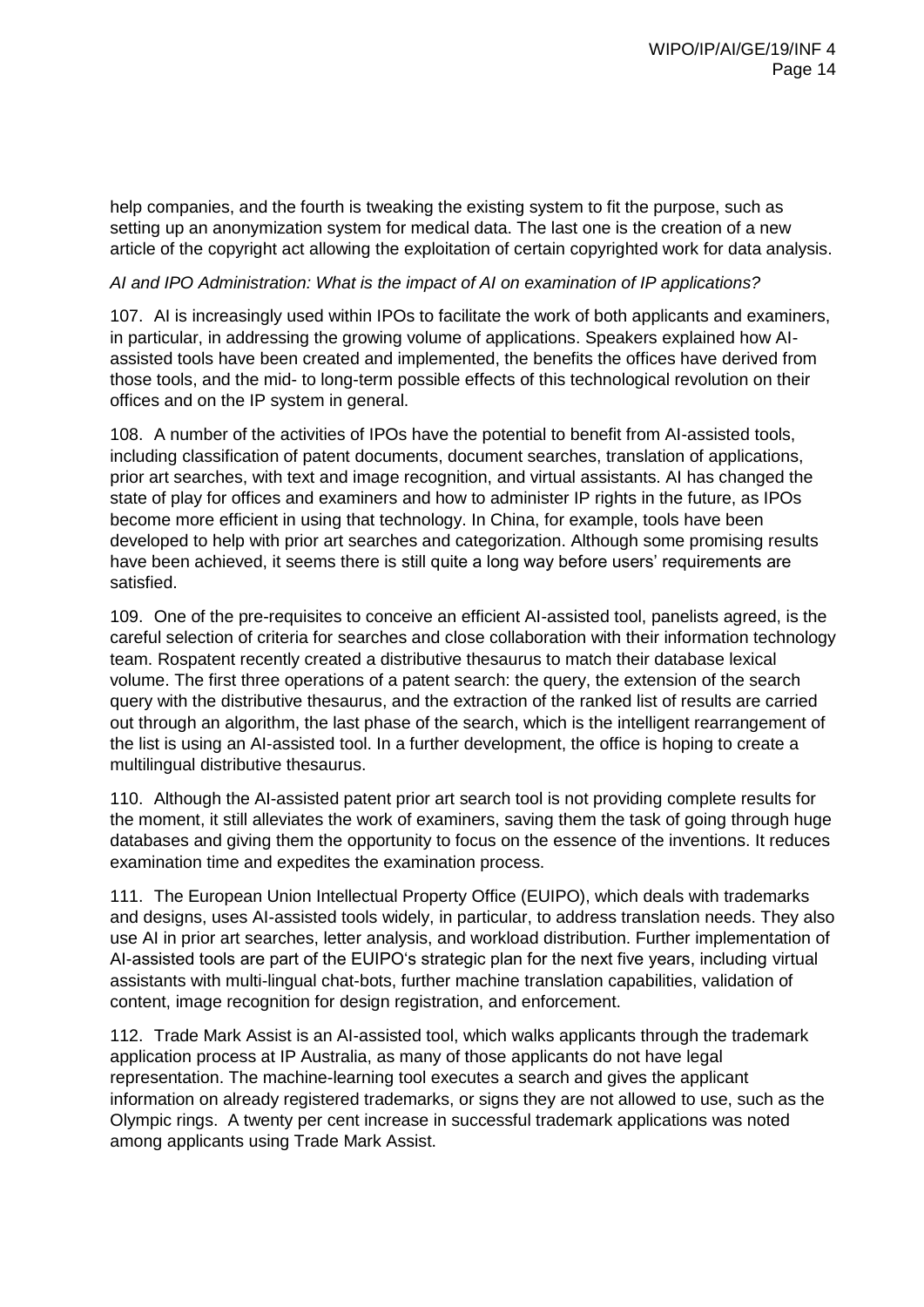113. The use of a virtual assistant, with an eighty per cent query resolution rate, lead to a massive decrease in the number of calls taken by the call center, reducing costs for the office.

114. IP Australia also deployed a goods and services assistant for the trademark examiners, and an automatic patent classification tool. Neither have proved to be completely accurate, but are expected to improve as they are fed new data.

115. A recent addition to Australia's IP laws was the use of a computer to make a decision. The addition of these provisions was accompanied by a robust governance framework setting out how those computer-assisted decisions are governed, and how algorithms are applied. It requires that checks and balances are in place, and determines how records should be kept.

116. One panelist remarked that there is currently no common understanding of AI, first coined in in the 1950s by John McCarthy. The concept of AI has changed over time, but can be classified in four levels: the first is simple control programs, such the ones used in a washing machine, the second are more advanced controlled programs, such as in traditional puzzle games, the third level is AI with machine learning, and the fourth, deep learning.

117. In talking about AI tools, there is a need to understand at what level those tools are being developed and how to ensure the maximum quality possible to avoid biases.

118. Asked about whether AI could have an impact on examination criteria, panelists agreed that it would not. AI-assisted tools are designed to increase efficiency and streamline the examination process through automation.

119. The usual examination criteria, for example patentability criteria are not meant to change. The goal of the IP system to provide a balance between the interest of the community and the reward of the inventor will remain unchanged.

120. The advent of AI-assisted tools in IPOs has raised concerns on the part of examiners, fearing that the use of AI would translate into job losses. However, this scenario seems unlikely to happen.

121. Although one panelist said, humans still have a crucial role to play, this situation could quickly change and another countered that there is no reason to panic. AI is like any other technology, it will imply a displacement of work, and this displacement can happen very quickly. Repetitive tasks will be carried out by machine, while more complex operations will continue to be done by humans. The role of examiners will still be key in the future. IPOs, however, will have to manage the change; in particular, they should recruit good data scientists who will be able to help with identifying valuable data.

122. The use of AI-assisted tools in IPOs is not a new issue, beginning with search engines which have changed the offices' working environments as one panelist remarked. Over the last decade, deep learning technologies have advanced dramatically and have started to improve the quality of speech or image recognition, and machine translation.

123. AI technology can increase the efficiency in the quality of IPOs administration and in the long run it can replace humans in certain areas, such as call centers, or prior art searches, but it will not replace the examiners.